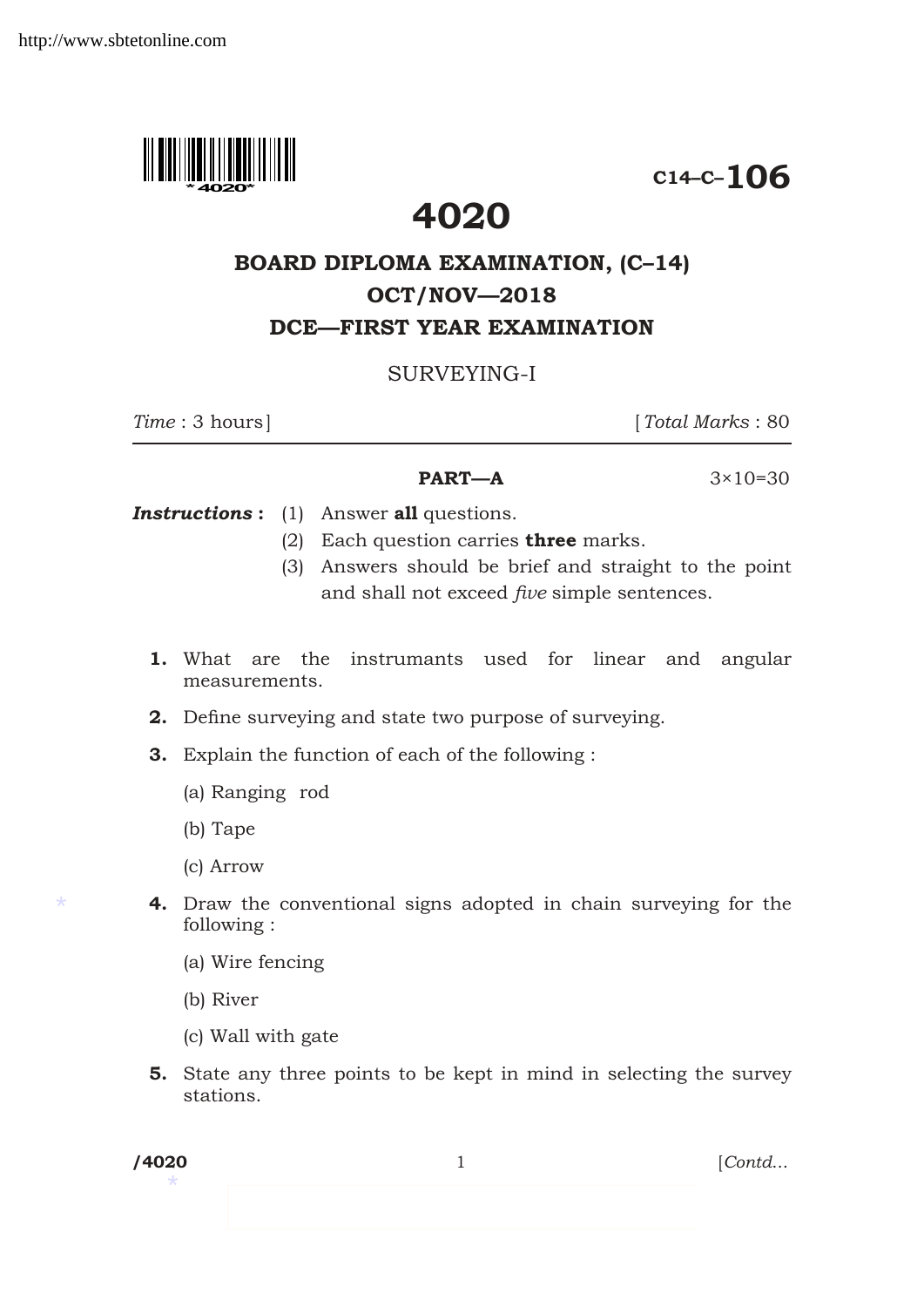- **6.** What are the duties of a leader?
- **7.** Define the following:
	- (a) Bearing
	- (b) Ture bearing
- **8.** What is the principle of compass surveying?
- **9.** Define the following :
	- (a) Open traverse
	- (b) Closed traverse
- **10.** List three minor instruments used in surveying.

#### **PART–B** 10×5=50

*Instructions :* (1) Answer *any* **five** questions.

- (2) Each questions carries **ten** marks.
- (3) Answers should be comprehensive and the criteria for valuation are the content but not the length of the answer.
- **11.** Explain different stages of survey operations?
- **12.** Following perpendicular offsets were taken from the centre line of a road to a hedge:

| $\bigcap_{i=1}^n$ |  |  |  |  |  |
|-------------------|--|--|--|--|--|
| Offset in m       |  |  |  |  |  |
| Distance in m     |  |  |  |  |  |

Calculate the area between the centre line of road and hedge by applying.

**13.** (a) Explain the various sources of errors in chain surveying.

(b) Write the various types of obstacles in chaining, with an example to each type.

\*

\*

**/4020** 2 [*Contd*...